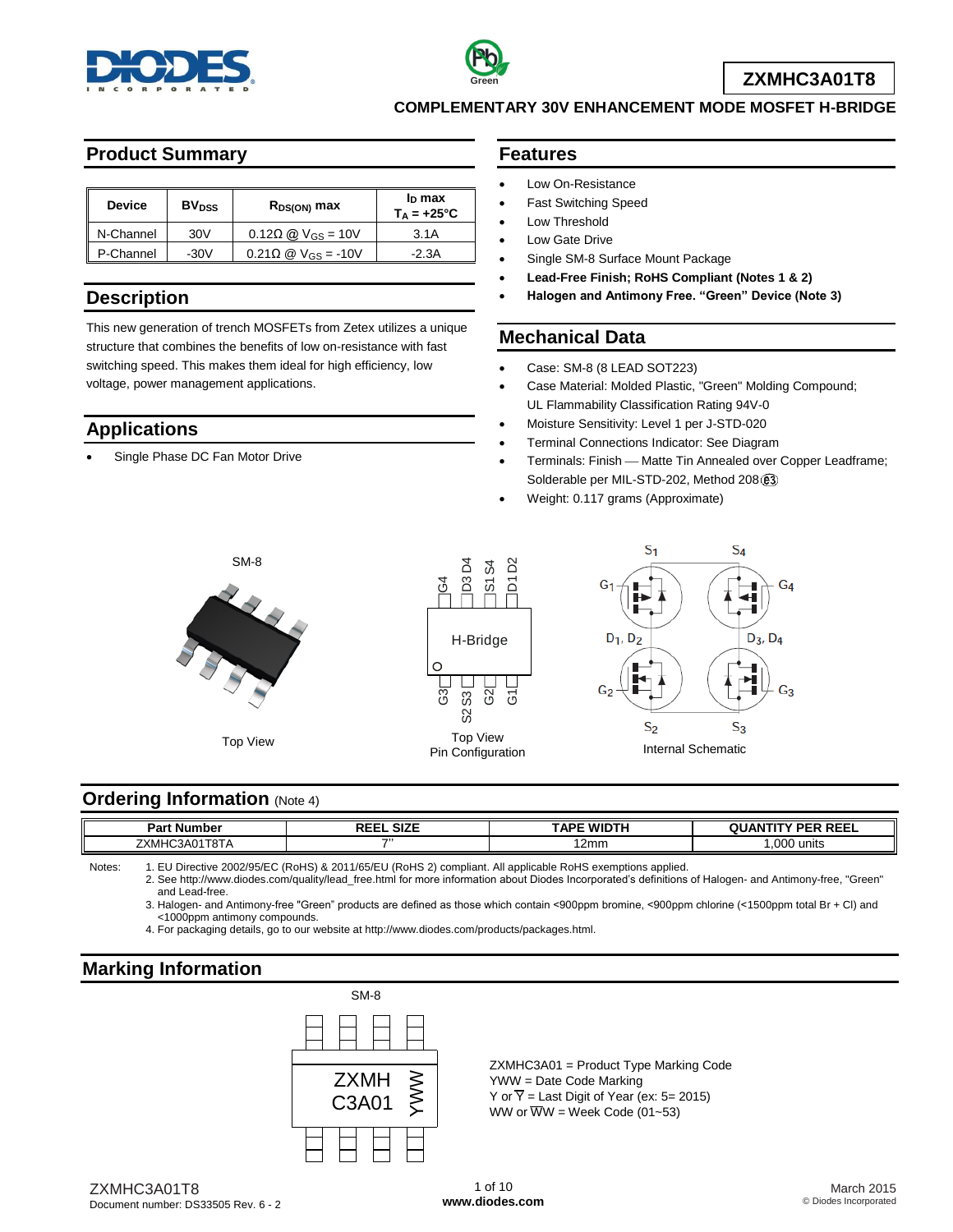

# **Maximum Ratings** (@T<sub>A</sub> = +25°C, unless otherwise specified.)

| <b>Characteristic</b>                             | <b>Symbol</b>          | N-channel         | P-channel                  | <b>Units</b> |
|---------------------------------------------------|------------------------|-------------------|----------------------------|--------------|
| Drain-Source Voltage                              | <b>V<sub>DSS</sub></b> | 30                | -30                        |              |
| Gate-Source Voltage                               | <b>V<sub>GSS</sub></b> | ±20               | ±20                        |              |
| Continuous Drain Current, $V_{GS} = 10V$ (Note 8) | Iр                     | 3.1<br>2.5<br>2.7 | $-2.3$<br>$-1.8$<br>$-2.0$ | А            |
| Continuous Source Current (body diode) (Note 6)   | Is                     | 2.3               | $-2.2$                     |              |
| Pulsed Drain Current (Note 7)                     | <b>IDM</b>             | 14.3              | $-10.8$                    | А            |
| Pulsed Source Current (Note 7)                    | <sub>ISM</sub>         | 14.5              | $-10.8$                    |              |

## **Thermal Characteristics** (@T<sup>A</sup> = +25°C, unless otherwise specified.)

| <b>Characteristic</b>                                      | Symbol                                | Value           | <b>Units</b> |               |
|------------------------------------------------------------|---------------------------------------|-----------------|--------------|---------------|
| Total Power Dissipation (Note 8)<br>Linear Derating Factor | $T_A = +25$ °C (Note 5)               | $P_D$           | 1.3<br>10.4  | W<br>mW/°C    |
| Total Power Dissipation (Note 8)<br>Linear Derating Factor | $T_A = +25$ °C (Note 6)               | P <sub>D</sub>  | 13.6         | W<br>$mW$ /°C |
|                                                            | Steady State (Note 5)                 |                 | 96           | °C/W          |
| Thermal Resistance, Junction to Ambient (Note 8)           | Steady State (Note 6)                 | Reja            | 73           | °C/W          |
| Operating and Storage Temperature Range                    | $T_{\mathrm{J}}$ , $T_{\mathrm{STG}}$ | $-55$ to $+150$ | °C           |               |

Notes: 5. For a device surface mounted on 50mm x 50mm x 1.6mm FR4 PCB with high coverage of single sided 2oz copper, in still air conditions..

6. For a device surface mounted on FR4 PCB measured at  $t \le 10$  seconds.

7. Repetitive rating 50mm x 50mm x 1.6mm FR4 PCB, D = 0.02, pulse width 300us - pulse width limited by maximum junction temperature. Refer to transient thermal Impedance graph.

8. For device with one active die.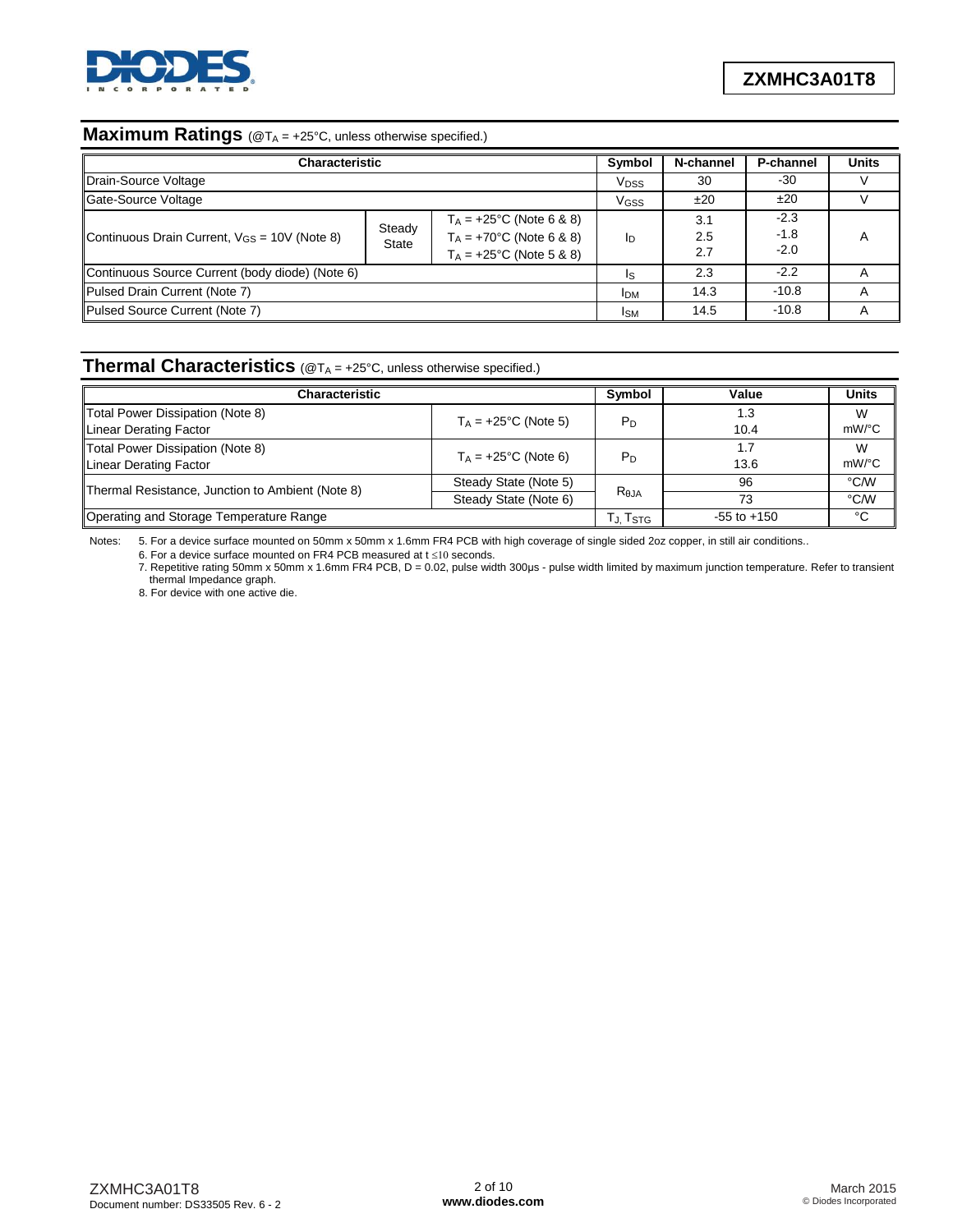

# **Electrical Characteristics N-CHANNEL** (@T<sub>A</sub> = +25°C, unless otherwise specified.)

| <b>Characteristic</b>                      | Symbol                  | Min                      | Typ                      | Max                              | Unit | <b>Test Condition</b>                           |  |
|--------------------------------------------|-------------------------|--------------------------|--------------------------|----------------------------------|------|-------------------------------------------------|--|
| <b>OFF CHARACTERISTICS</b>                 |                         |                          |                          |                                  |      |                                                 |  |
| Drain-Source Breakdown Voltage             | <b>BV<sub>DSS</sub></b> | 30                       |                          | —                                | V    | $V_{GS} = 0V$ , $I_D = 250 \mu A$               |  |
| Zero Gate Voltage Drain Current            | <b>I</b> <sub>DSS</sub> |                          | —                        | 1.0                              | μA   | $V_{DS} = 30V$ , $V_{GS} = 0V$                  |  |
| Gate-Source Leakage                        | Igss                    |                          |                          | 100                              | nA   | $V_{GS} = \pm 20V$ , $V_{DS} = 0V$              |  |
| <b>ON CHARACTERISTICS</b>                  |                         |                          |                          |                                  |      |                                                 |  |
| Gate Threshold Voltage                     | $V_{GS(th)}$            | 1.0                      |                          | 3.0                              | V    | $V_{DS} = V_{GS}$ , $I_D = 250 \mu A$           |  |
| Static Drain-Source On-Resistance (Note 9) |                         | $\overline{\phantom{0}}$ |                          | 0.12                             | Ω    | $V_{GS}$ = 10V, $I_D$ = 2.5A                    |  |
|                                            | $R_{DS(ON)}$            | $\overline{\phantom{0}}$ | $\overline{\phantom{0}}$ | 0.18                             |      | $V_{GS} = 4.5V$ , $I_D = 2.0A$                  |  |
| Forward Transfer Admittance (Notes 9 & 11) | $g_{fs}$                |                          | 3.5                      | $\overline{\phantom{0}}$         | S    | $V_{DS} = 4.5V$ , $I_D = 2.5A$                  |  |
| Diode Forward Voltage (Note 9)             | <b>V<sub>SD</sub></b>   | —                        |                          | 0.95                             | V    | $V_{GS} = 0V$ , $I_S = 1.7A$                    |  |
| DYNAMIC CHARACTERISTICS (Note 11)          |                         |                          |                          |                                  |      |                                                 |  |
| Input Capacitance                          | $C_{iss}$               |                          | 190                      | $\overbrace{\phantom{12322111}}$ |      | $V_{DS} = 25V$ , $V_{GS} = 0V$ ,<br>$f = 1$ MHz |  |
| <b>Output Capacitance</b>                  | C <sub>oss</sub>        | —                        | 38                       | —                                | pF   |                                                 |  |
| Reverse Transfer Capacitance               | C <sub>rss</sub>        | $\overline{\phantom{0}}$ | 20                       | $\overline{\phantom{0}}$         |      |                                                 |  |
| Total Gate Charge (Note 10)                | $Q_{q}$                 | —                        | 3.9                      |                                  |      |                                                 |  |
| Gate-Source Charge (Note 10)               | $Q_{\text{qs}}$         |                          | 0.6                      | —                                | nC   | $V_{DS}$ = 15V, $I_D$ = 2.5A, $V_{GS}$ = 10V    |  |
| Gate-Drain Charge (Note 10)                | $Q_{\text{ad}}$         |                          | 0.9                      | —                                |      |                                                 |  |
| Turn-On Delay Time (Note 10)               | $t_{D(on)}$             |                          | 1.7                      | $\overline{\phantom{0}}$         |      |                                                 |  |
| Turn-On Rise Time (Note 10)                | t,                      |                          | 2.3                      | $\overline{\phantom{0}}$         |      | $V_{DD} = 15V$ , $V_{GS} = 10V$ ,               |  |
| Turn-Off Delay Time (Note 10)              | $t_{D(off)}$            | $\overline{\phantom{0}}$ | 6.6                      | —                                | ns   | $I_D = 2.5A$ , $R_G \approx 6.0\Omega$ ,        |  |
| <b>Turn-Off Fall Time</b>                  | tf                      |                          | 2.9                      | $\overline{\phantom{0}}$         |      |                                                 |  |
| Reverse Recovery Time                      | $t_{rr}$                |                          | 17.7                     | —                                | ns   |                                                 |  |
| <b>Reverse Recovery Charge</b>             | $Q_{rr}$                |                          | 13                       |                                  | nC   | $I_S = 1.8A$ , di/dt = 100A/us                  |  |

### **Electrical Characteristics P-CHANNEL** (@T<sup>A</sup> = +25°C, unless otherwise specified.)

| Characteristic                                 | Symbol                  | Min                           | Typ                      | <b>Max</b>                      | Unit     | <b>Test Condition</b>                            |  |
|------------------------------------------------|-------------------------|-------------------------------|--------------------------|---------------------------------|----------|--------------------------------------------------|--|
| <b>OFF CHARACTERISTICS</b>                     |                         |                               |                          |                                 |          |                                                  |  |
| Drain-Source Breakdown Voltage                 | <b>BV<sub>DSS</sub></b> | $-30$                         | $\overline{\phantom{0}}$ |                                 | V        | $V_{GS} = 0V$ , $I_D = -250\mu A$                |  |
| Zero Gate Voltage Drain Current                | <b>I</b> <sub>DSS</sub> | —                             |                          | $-1.0$                          | μA       | $V_{DS} = -30V$ , $V_{GS} = 0V$                  |  |
| Gate-Source Leakage                            | lgss                    |                               |                          | 100                             | nA       | $V_{GS} = \pm 20V$ , $V_{DS} = 0V$               |  |
| <b>ON CHARACTERISTICS</b>                      |                         |                               |                          |                                 |          |                                                  |  |
| Gate Threshold Voltage                         | $V_{GS(th)}$            | $-1.0$                        |                          | $-3.0$                          | $\vee$   | $V_{DS} = V_{GS}$ , $I_D = -250 \mu A$           |  |
|                                                |                         | —                             |                          | 0.21                            | $\Omega$ | $V_{GS} = -10V$ , $I_D = -1.4A$                  |  |
| Static Drain-Source On-Resistance (Note 9)     | $R_{DS(ON)}$            | $\overline{\phantom{0}}$      |                          | 0.33                            |          | $V_{GS} = -4.5V$ , $I_D = -1.1A$                 |  |
| Forward Transfer Admittance (Notes 9 & 11)     | g <sub>fs</sub>         | —                             | 2.5                      |                                 | S        | $V_{DS}$ = -15V, $I_D$ = -1.4A                   |  |
| Diode Forward Voltage (Note 9)                 | <b>V<sub>SD</sub></b>   |                               | $-0.85$                  | $-0.95$                         | V        | $V_{GS} = 0V$ , $I_S = -1.1A$                    |  |
| DYNAMIC CHARACTERISTICS (Note 11)              |                         |                               |                          |                                 |          |                                                  |  |
| Input Capacitance                              | $C_{iss}$               | $\overline{\phantom{0}}$      | 204                      |                                 | pF       |                                                  |  |
| Output Capacitance                             | $C_{\rm{oss}}$          | —                             | 39.8                     | —                               | pF       | $V_{DS} = -15V$ , $V_{GS} = 0V$ ,<br>$f = 1$ MHz |  |
| Reverse Transfer Capacitance                   | C <sub>rss</sub>        | $\overline{\phantom{0}}$      | 25.8                     |                                 | pF       |                                                  |  |
| Gate Charge ( $V_{GS}$ = -5.0V) (Note 10)      | $Q_{q}$                 | $\overline{\phantom{0}}$      | 2.6                      | $\overline{\phantom{m}}$        | nC       |                                                  |  |
| Total Gate Charge ( $V_{GS}$ = -10V) (Note 10) | $Q_g$                   | $\overline{\phantom{0}}$      | 5.2                      |                                 | nC       |                                                  |  |
| Gate-Source Charge (Note 10)                   | $Q_{qs}$                | $\overline{\phantom{0}}$      | 0.7                      |                                 | nC       | $V_{DS} = -15V$ , $I_D = -1.4A$ .                |  |
| Gate-Drain Charge (Note 10)                    | $Q_{dd}$                | $\overbrace{\phantom{12332}}$ | 0.9                      | $\overline{\phantom{m}}$        | nC       |                                                  |  |
| Turn-On Delay Time (Note 10)                   | $t_{D(on)}$             | $\overline{\phantom{0}}$      | 1.2                      | $\hspace{0.1mm}-\hspace{0.1mm}$ | ns       |                                                  |  |
| Turn-On Rise Time (Note 10)                    | tr                      | $\overline{\phantom{0}}$      | 2.3                      |                                 | ns       | $V_{DD} = -15V$ , $V_{GS} = -10V$ ,              |  |
| Turn-Off Delay Time (Note 10)                  | $t_{D(off)}$            |                               | 12.1                     | $\overline{\phantom{m}}$        | ns       | $R_G \approx 6.0\Omega$ , $I_D = -1.0A$          |  |
| <b>Turn-Off Fall Time</b>                      | tŧ                      |                               | 7.5                      | $\overline{\phantom{m}}$        | ns       |                                                  |  |
| Reverse Recovery Time                          | $t_{rr}$                |                               | 19                       | $\hspace{0.1mm}-\hspace{0.1mm}$ | ns       |                                                  |  |
| Reverse Recovery Charge                        | $Q_{rr}$                | —                             | 15                       |                                 | nC       | $I_S = -0.95A$ , di/dt = 100A/us                 |  |

Notes: 9. Measured under pulsed conditions. Width≤300μs. Duty cycle ≤ 2%.

10. Switching characteristics are independent of operating junction temperature.

11. For design aid only, not subject to production testing.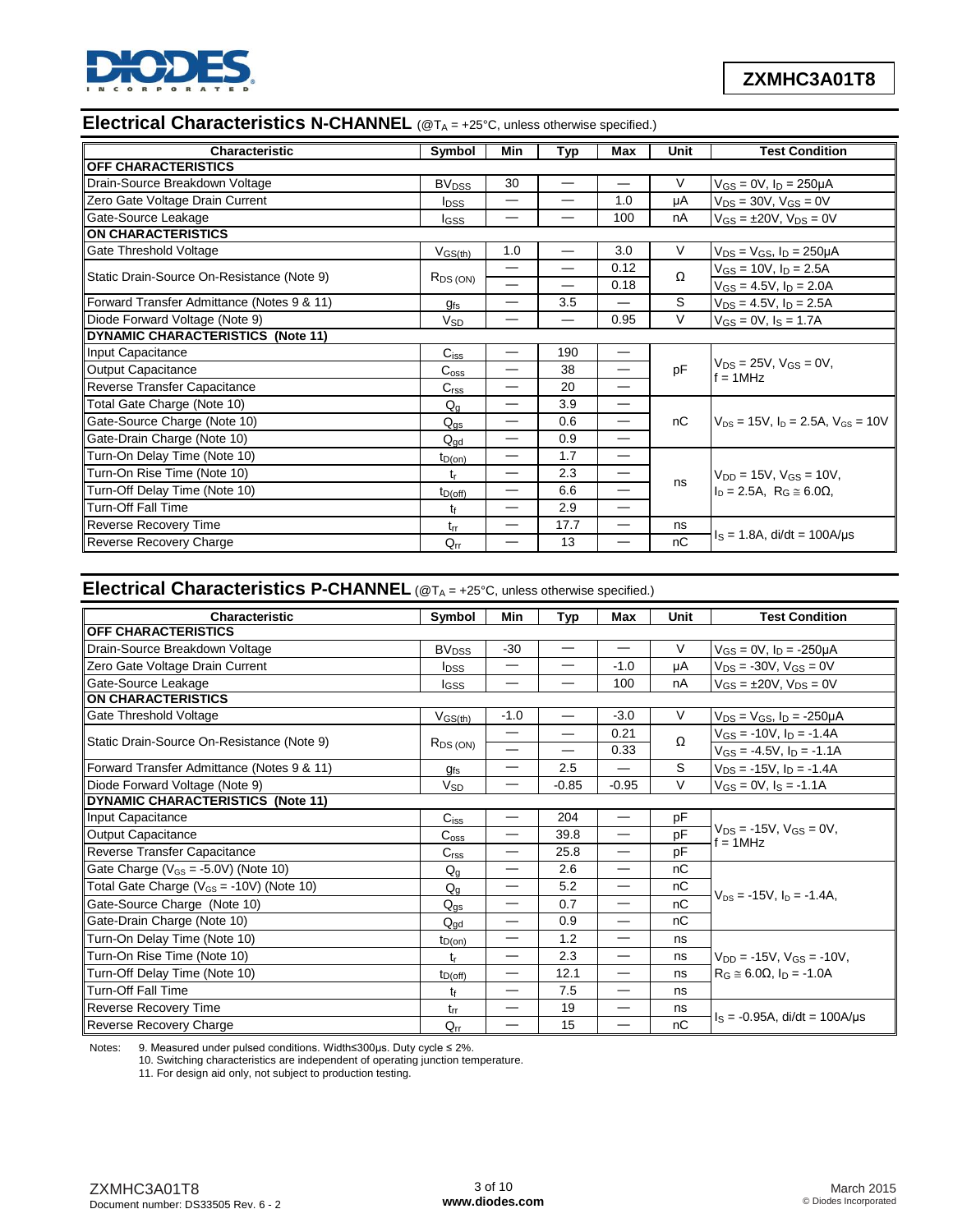

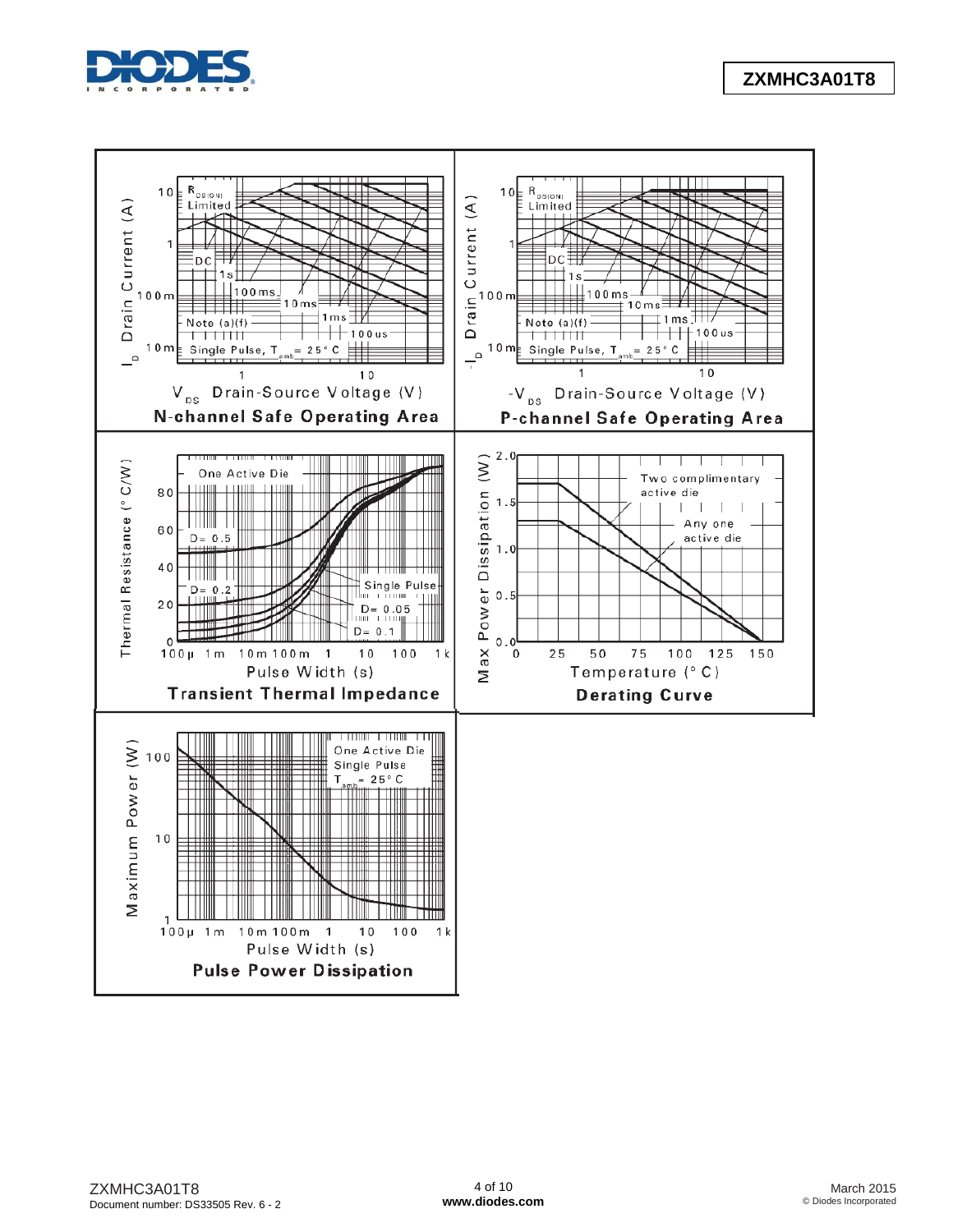

## **Typical Characteristics N-CHANNEL**

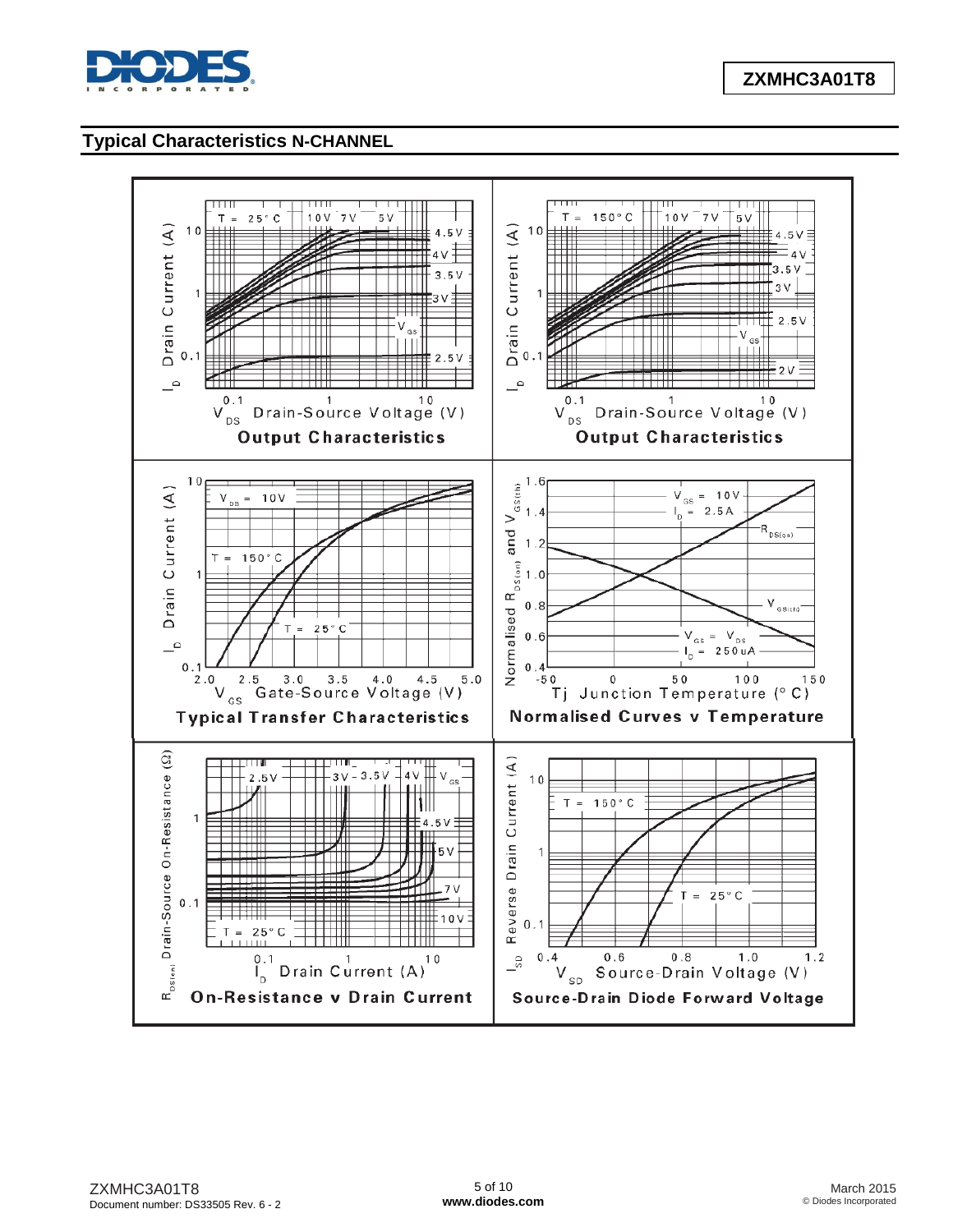

## **Typical Characteristics N-CHANNEL**

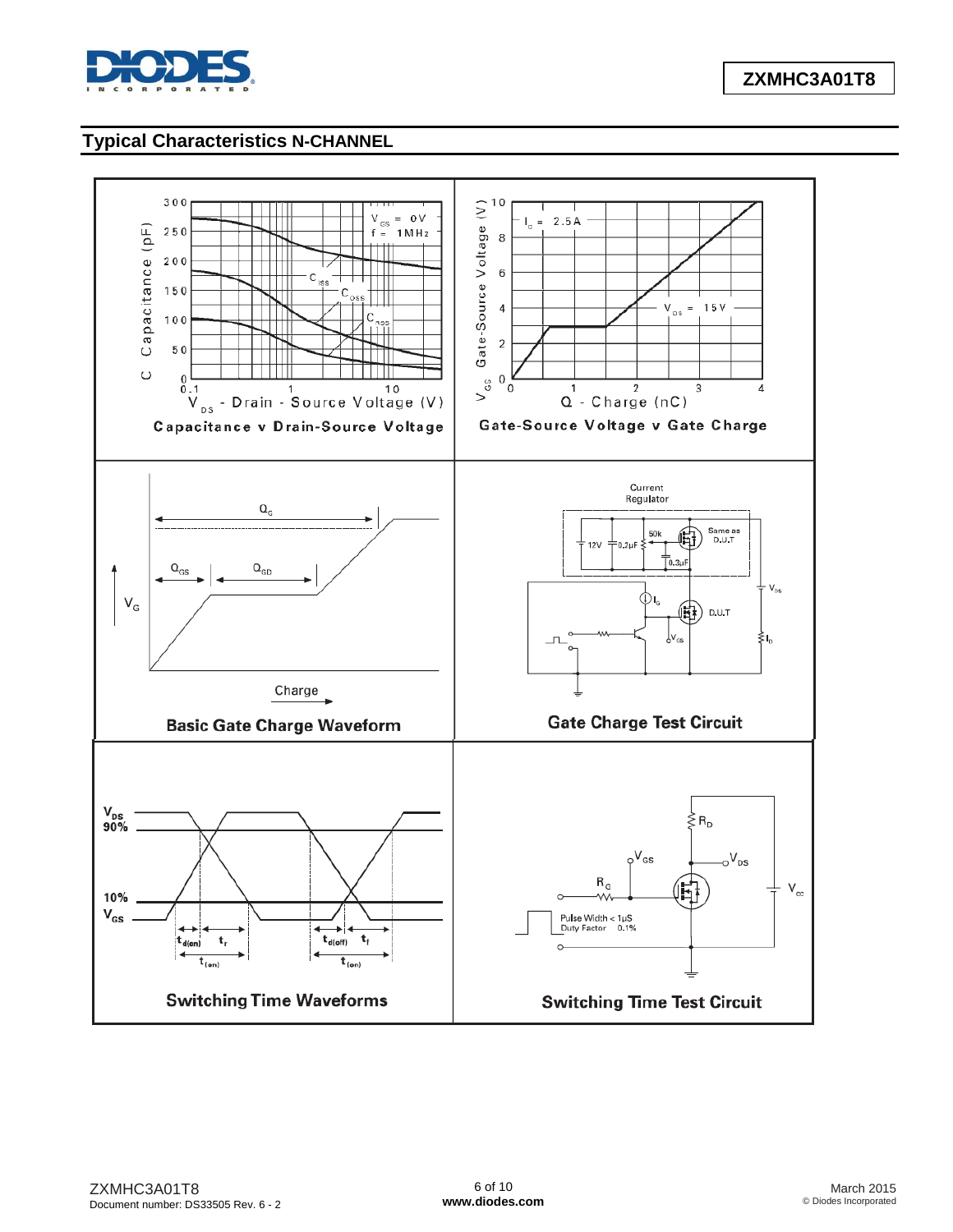

# **Typical Characteristics P-CHANNEL**

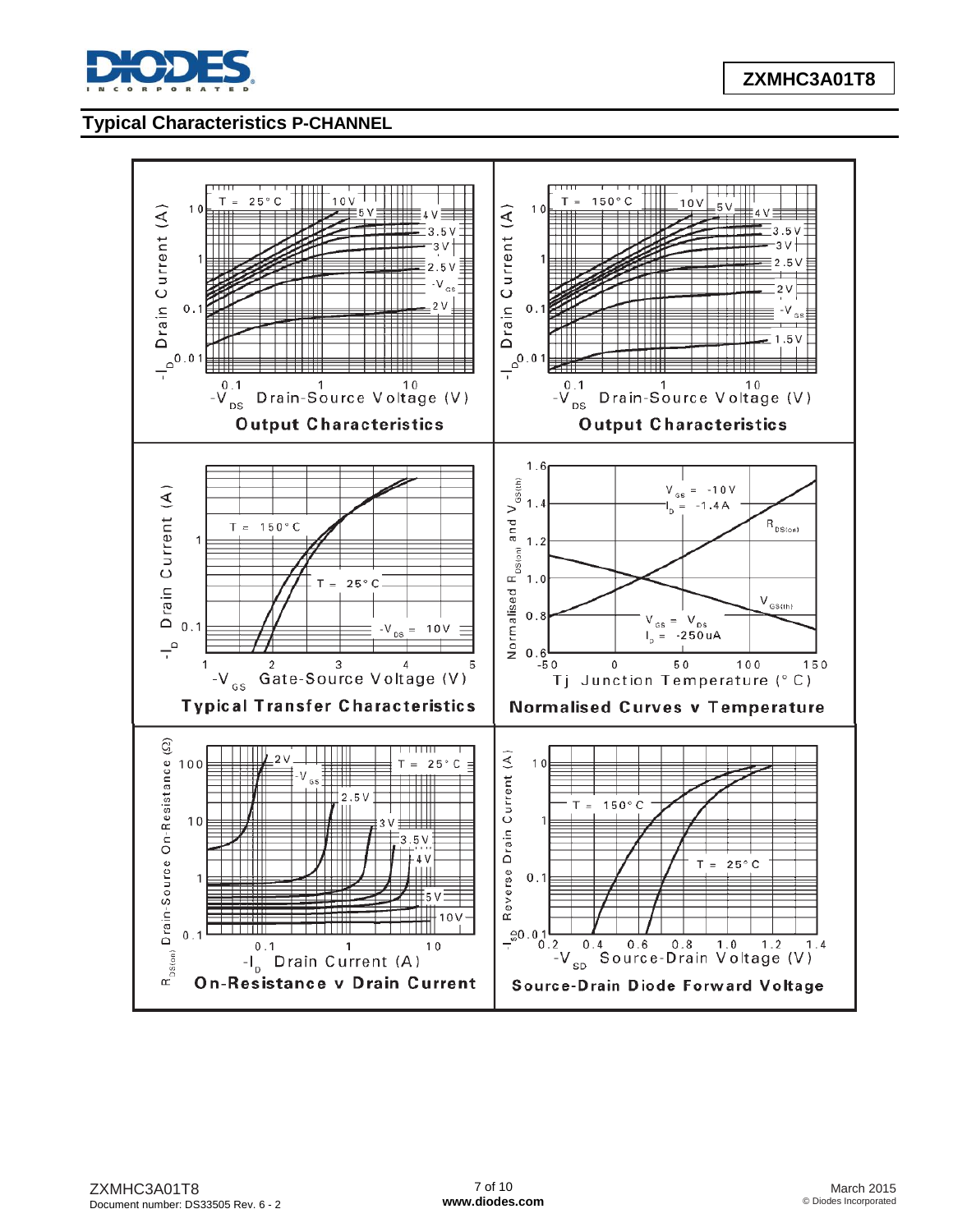

# **Typical Characteristics P-CHANNEL**

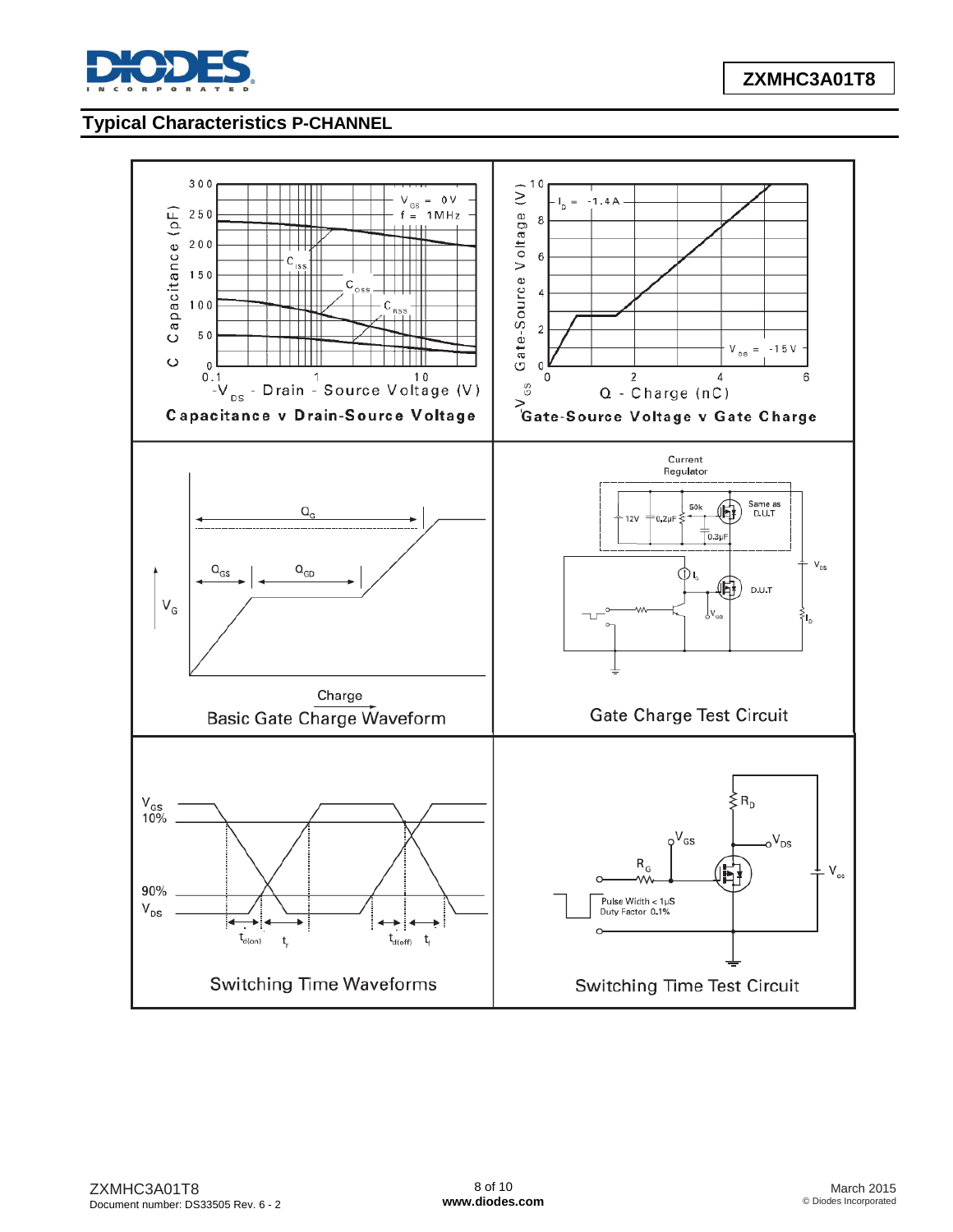

# **Package Outline Dimensions**

Please see AP02002 at [http://www.diodes.com/datasheets/ap02002.pdf fo](http://www.diodes.com/datasheets/ap02002.pdf)r latest version.



| $SM-8$     |                      |              |              |  |  |  |
|------------|----------------------|--------------|--------------|--|--|--|
| Dim        | Min<br>Max<br>Typ    |              |              |  |  |  |
| А          |                      | 1.70         | 1.60         |  |  |  |
| A1         | 0.02                 | 0.10         | 0.04         |  |  |  |
| b          | 0.70                 | 0.90         | 0.80         |  |  |  |
| c          | 0.24                 | 0.32         | 0.28         |  |  |  |
| D          | 6.30<br>6.70<br>6.60 |              |              |  |  |  |
| e          | 1.53 REF             |              |              |  |  |  |
| е1         |                      | 4.59 REF     |              |  |  |  |
| E          | 6.70                 | 7.00<br>7.30 |              |  |  |  |
| E1         | 3.30                 | 3.70         | 3.50         |  |  |  |
| L          | 0.75                 | 1.00         | 0.90         |  |  |  |
| Ø          | $45^{\circ}$         |              |              |  |  |  |
| Ø1         |                      | $15^{\circ}$ |              |  |  |  |
| Ø2         |                      |              | $10^{\circ}$ |  |  |  |
| iensions i |                      |              |              |  |  |  |

### **Suggested Pad Layout**

Please see AP02001 at [http://www.diodes.com/datasheets/ap02001.pdf fo](http://www.diodes.com/datasheets/ap02001.pdf)r the latest version.



| <b>Dimensions</b> | Value (in mm) |
|-------------------|---------------|
| r                 | 1.52          |
| C1                | 4.60          |
|                   | 0.95          |
|                   | 2.80          |
|                   | 6.80          |